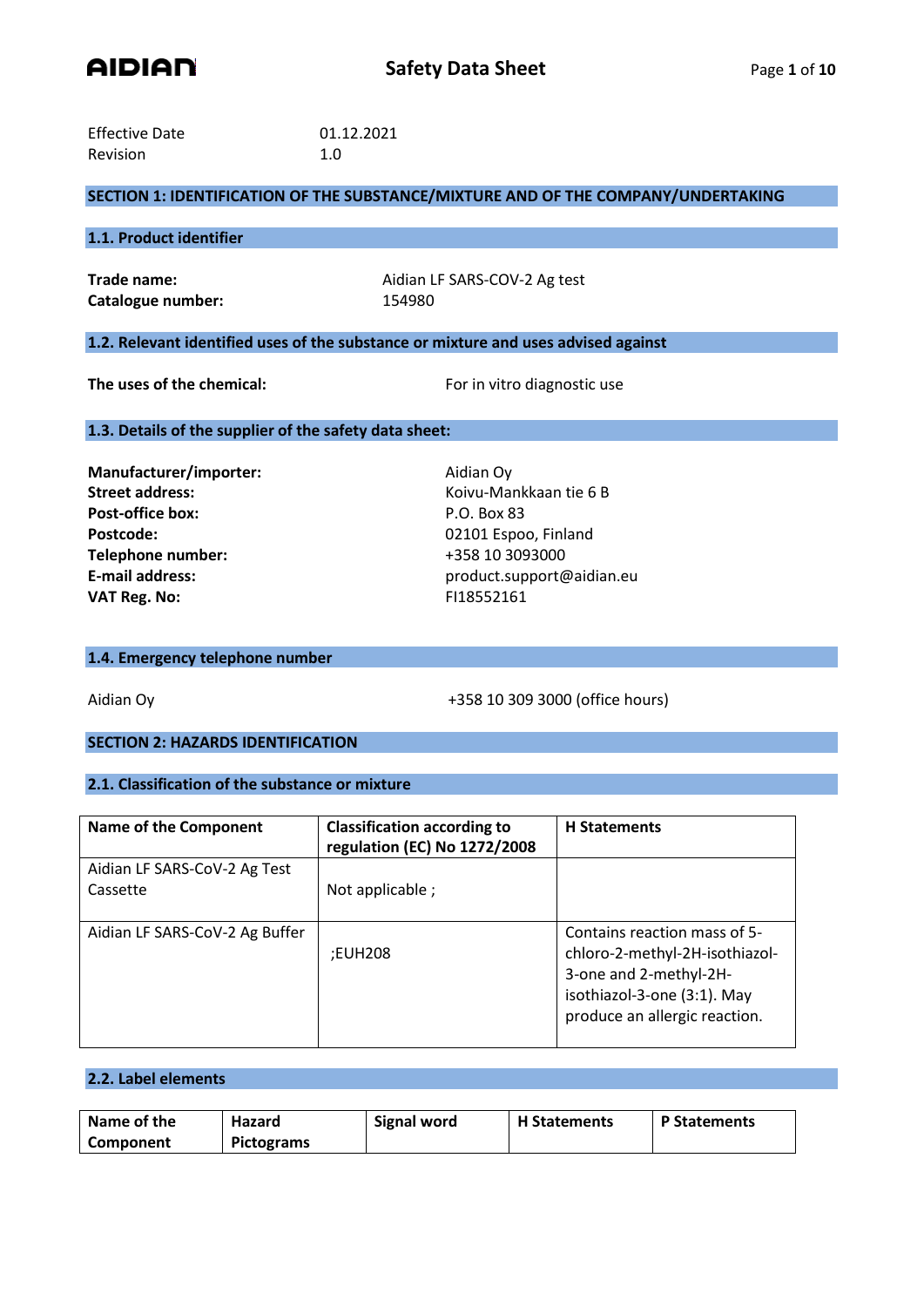

| <b>Effective Date</b> | 01.12.2021 |
|-----------------------|------------|
| Revision              | 1.0        |

| Aidian LF SARS-<br>CoV-2 Ag Test<br>Cassette | Not applicable | NA Not<br>applicable                                                                                                                                                              | NA Not<br>applicable |
|----------------------------------------------|----------------|-----------------------------------------------------------------------------------------------------------------------------------------------------------------------------------|----------------------|
| Aidian LF SARS-<br>CoV-2 Ag Buffer           | Not applicable | EUH208 Contains<br>reaction mass of<br>5-chloro-2-<br>methyl-2H-<br>isothiazol-3-one<br>and 2-methyl-2H-<br>isothiazol-3-one<br>$(3:1)$ . May<br>produce an<br>allergic reaction. | NA Not<br>applicable |

# **2.3.Other hazards**

# **SECTION 3: COMPOSITION/INFORMATION ON INGREDIENTS**

# **3.2. Mixtures**

-

| Name of the<br>ingredient | CAS-<br>number: | EC-number | Reach<br>registration<br>number: | <b>Concentration/Limit</b> | <b>Classification</b><br>according to<br>regulation (EC) No<br>1272/2008 |
|---------------------------|-----------------|-----------|----------------------------------|----------------------------|--------------------------------------------------------------------------|
|                           |                 |           |                                  |                            |                                                                          |

### **Buffer**

| Mixture of 5-    | 55965-84- |  | $\leq 0.001\%$ | Acute Tox. 3,      |
|------------------|-----------|--|----------------|--------------------|
| chloro-2-        | 9         |  |                | Acute Tox. 2, Skin |
| methyl-4-        |           |  |                | Corr. 1B, Skin     |
| isothiazolin-3-  |           |  |                | Sens. 1, Aquatic   |
| one and 2-       |           |  |                | Acute 1, Aquatic   |
| methyl-2H-       |           |  |                | Chronic 1;H301     |
| isothiazol-3-one |           |  |                | H330               |
| (3:1)            |           |  |                | H310               |
|                  |           |  |                | H314               |
|                  |           |  |                | H317               |
|                  |           |  |                | H400               |
|                  |           |  |                | H410               |
|                  |           |  |                |                    |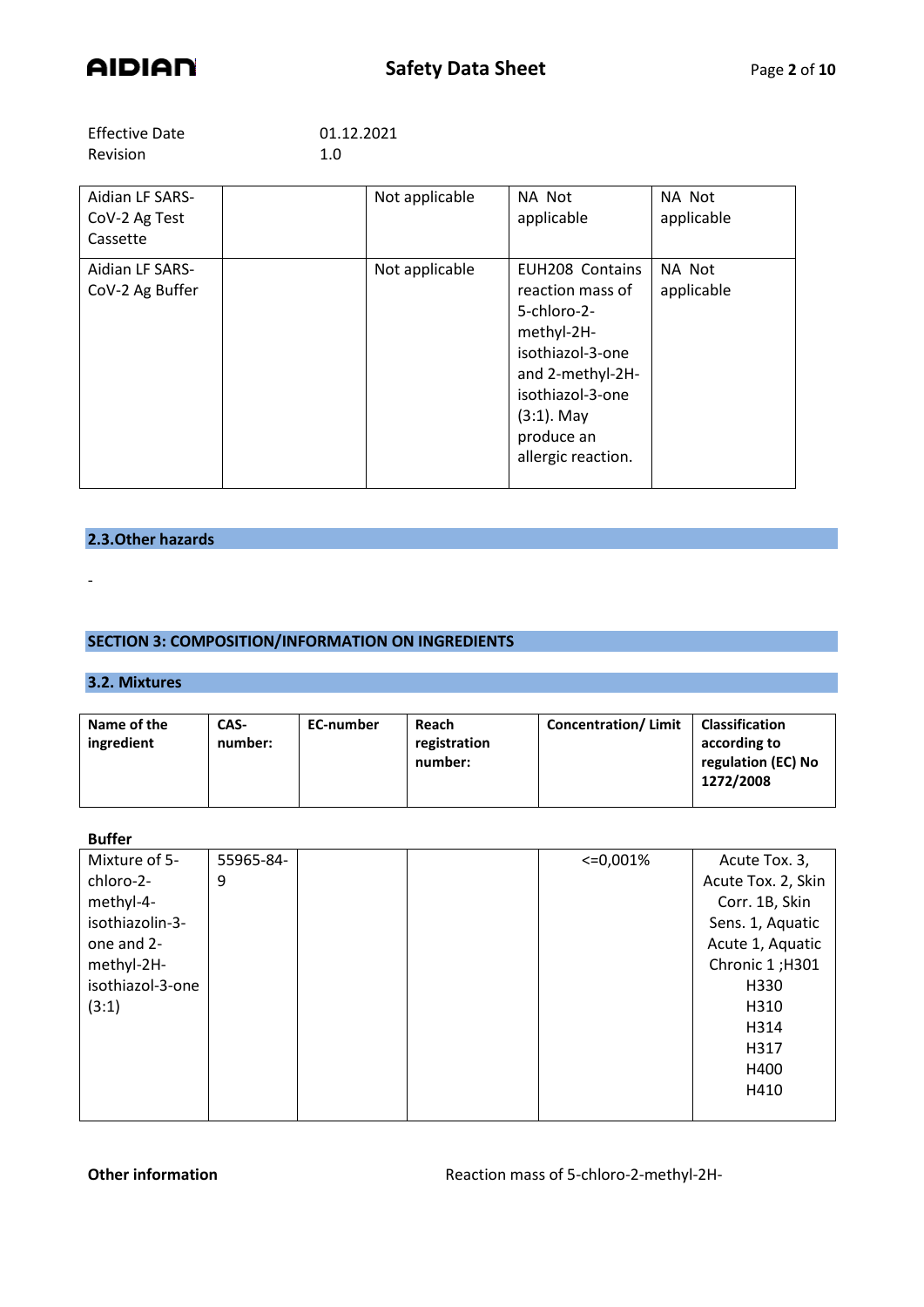

Effective Date 01.12.2021 Revision 1.0

isothiazol-3-one and 2-methyl-2H-isothiazol-3 one (3:1) Eye Dam. 1: C >/= 0,6 % Eye Irrit. 2; H319: 0,06 % </= C < 0,6 % Skin Corr. 1C: C >/= 0,6 % Skin Irrit. 2; H315: 0,06 % </= C < 0,6 % Skin Sens. 1A: C >/= 0,0015 %

# **SECTION 4: FIRST AID MEASURES**

| 4.1. Description of first aid measures |                                                                                                      |
|----------------------------------------|------------------------------------------------------------------------------------------------------|
| <b>Skin contact</b>                    | IF ON SKIN: Wash with soap and water.                                                                |
| Eye contact                            | Flush with water while holding eyelids open for<br>at least 15 min.<br>Get medical advice/attention. |
| Ingestion                              | If the patient is conscious, give water (up to 2)<br>glasses).<br>Give charcoal.                     |

## **4.2. Most important symptoms and effects, both acute and delayed**

Data not available.

**4.3. Indication of any immediate medical attention and special treatment needed**

Data not available.

#### **SECTION 5: FIRE-FIGHTING MEASURES**

**5.1. Extinguishing media**

**Suitable extinguishing media** Choose suitable extinguishing media according to the environment.

## **5.2. Special hazards arising from the substance or mixture**

Data not available.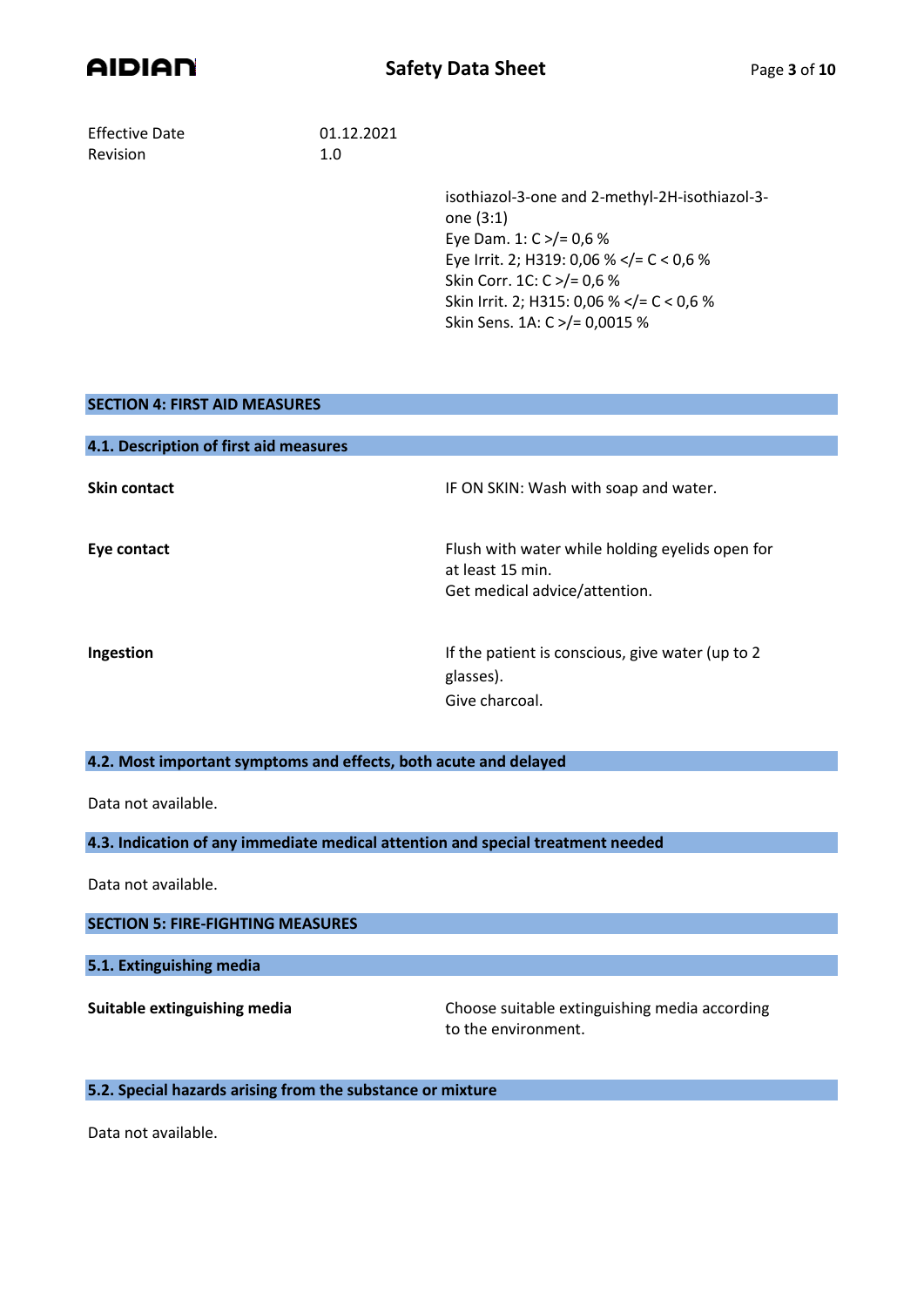

| <b>Effective Date</b> | 01.12.2021 |
|-----------------------|------------|
| <b>Revision</b>       | 1.0        |

# **5.3. Advice for fire-fighters**

**Special protective equipment for fire-fighters** No special protective equipment needed.

## **SECTION 6: ACCIDENTAL RELEASE MEASURES**

**6.1. Personal precautions, protective equipment and emergency procedures**

Wear protective clothing.

**6.2. Environmental precautions**

Avoid release to the environment.

**6.3. Methods and material for containment and cleaning up**

In case of spillage clean with paper towel and disinfect.

**6.4. Reference to other sections**

See Section 8 and 13

**SECTION 7: HANDLING AND STORAGE**

**7.1. Precautions for safe handling**

Do not eat, drink or smoke at workplace. Wash hands after working with substance.

**7.2. Conditions for safe storage, including any incompatibilities**

Store at 2 ... 30 °C.

**7.3. Specific end use(s)**

No information identified.

# **SECTION 8: EXPOSURE CONTROLS/PERSONAL PROTECTION**

# **8.1. Control parameters**

**International OEL values** Not applicable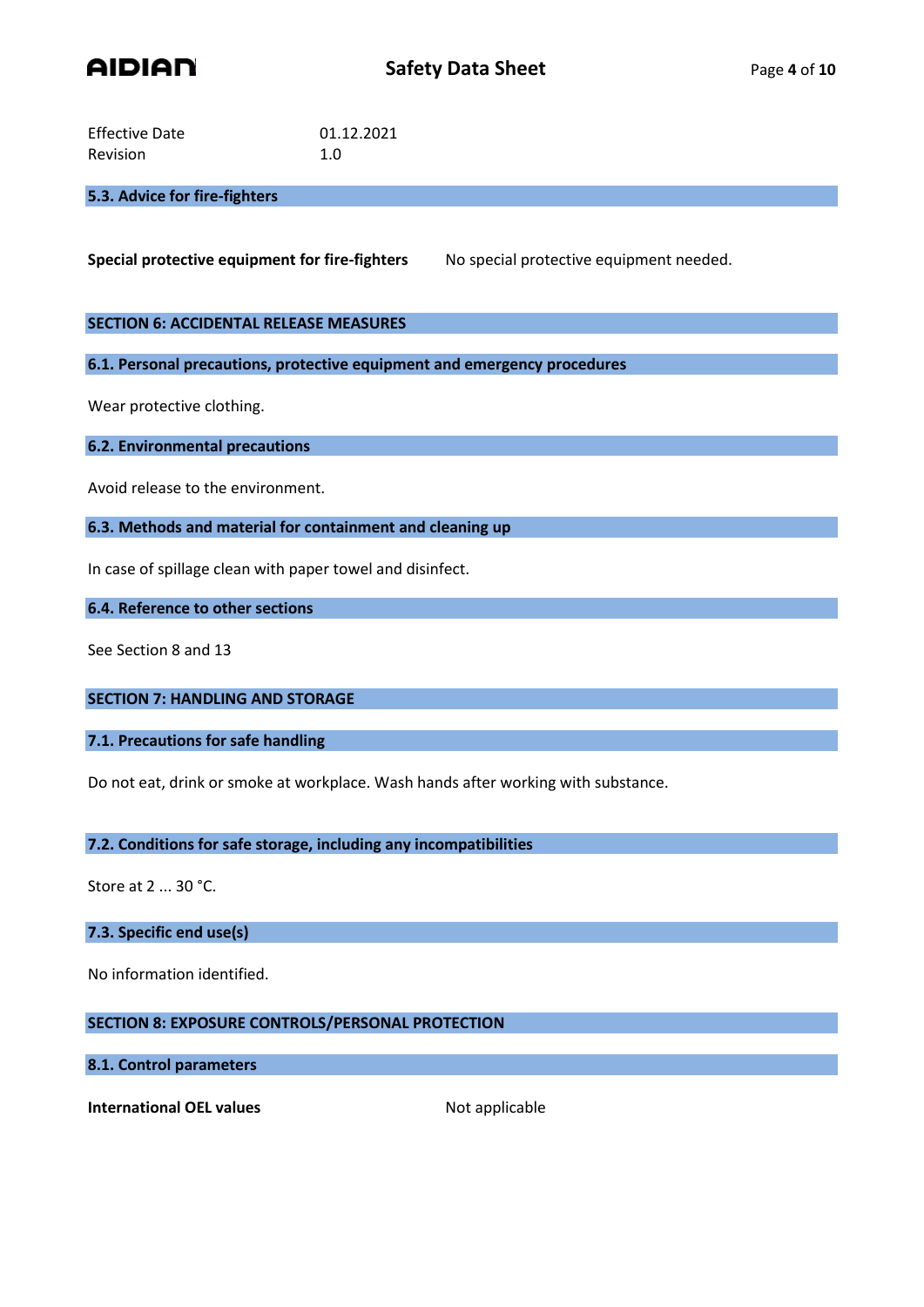

| <b>Effective Date</b> | 01.12.2021 |
|-----------------------|------------|
| <b>Revision</b>       | 1.0        |

## **8.2. Exposure controls**

# **Appropriate engineering controls**

Handle in accordance with good industrial hygiene and safety procedures.

# **Hand protection**

Wear protective gloves.

**Eye protection** Use protective goggles.

**Skin protection** Use normal working clothes.

# **SECTION 9: PHYSICAL AND CHEMICAL PROPERTIES**

| <b>Appearance</b>     |                    |
|-----------------------|--------------------|
| <b>Physical state</b> | Liquid / Solid     |
| Colour                | Colourless / White |
| <b>Odour</b>          | <b>Odourless</b>   |

### **9.1. Information on basic physical and chemical properties**

**Water solubility Water solubility Reagents soluble** 

**9.2. Other information**

# **SECTION 10: STABILITY AND REACTIVITY**

**10.1. Reactivity**

-

Stable under recommended storage conditions.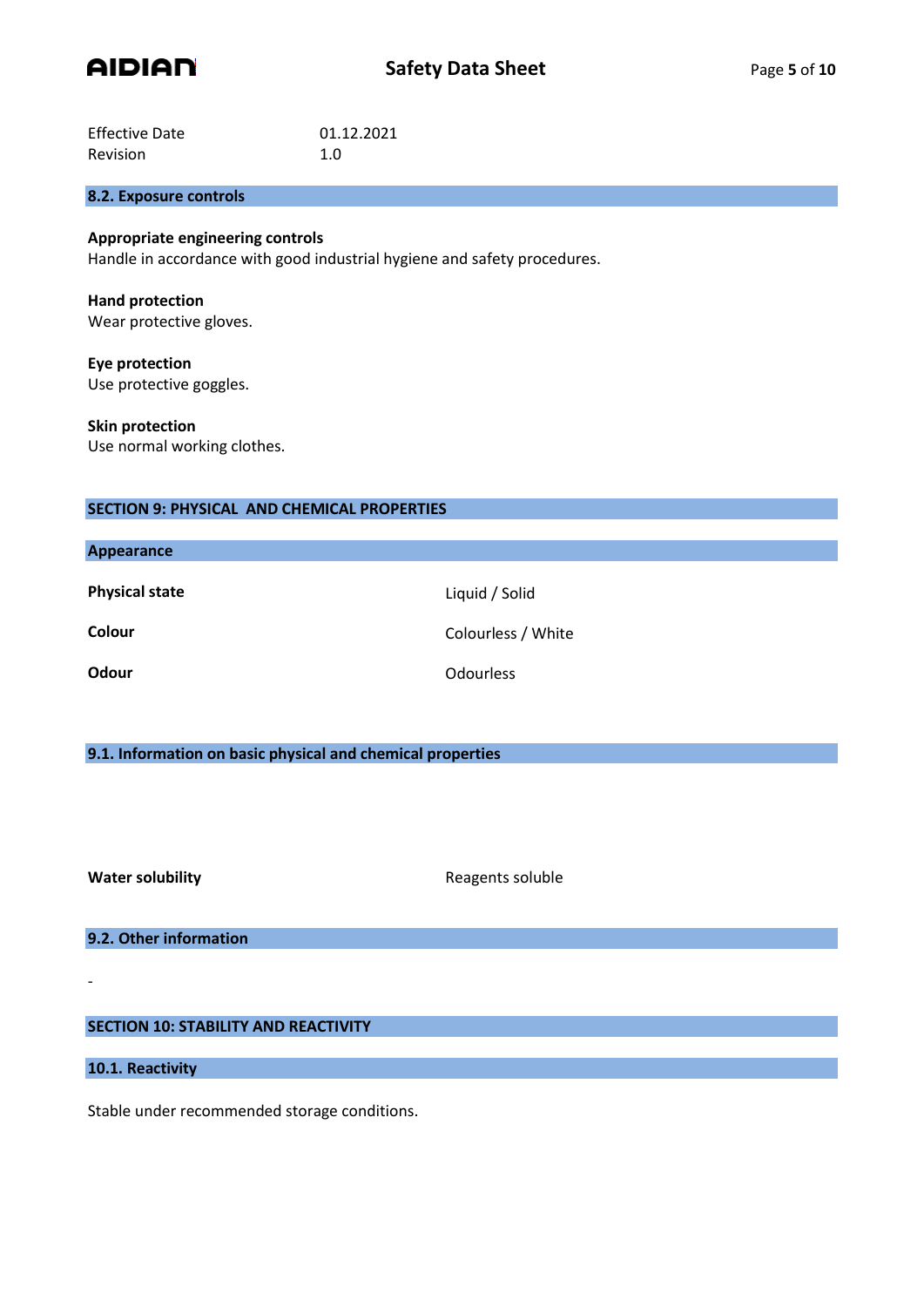

-

-

-

-

-

| <b>Effective Date</b> | 01.12.2021 |
|-----------------------|------------|
| <b>Revision</b>       | 1.0        |

**10.2. Chemical stability**

**10.3. Possibility of hazardous reactions**

**10.4. Conditions to avoid**

**10.5. Incompatible materials**

**10.6 Hazardous decomposition products**

# **SECTION 11: TOXICOLOCIGAL INFORMATION**

**11.1. Information on toxicological effects**

**Acute toxicity** Quantitative data on the toxicity for this product are not available. CMIT/MIT: LD50 oral (rat) 64 mg/kg, LD50 dermal (rabbit) 87 mg/kg, LC50 inhale (rat) 0,17 mg/kg **Skin irritation and corrosion** Skin - rabbit CMIT/MIT: Result: Corrosive, category 1C **Skin sensitization** Maximization Test - Guinea pig CMIT/MIT; Result: Positive **Serious eye damage and irritation** Eyes - rabbit CMIT/MIT: Result: Causes serious eye damage.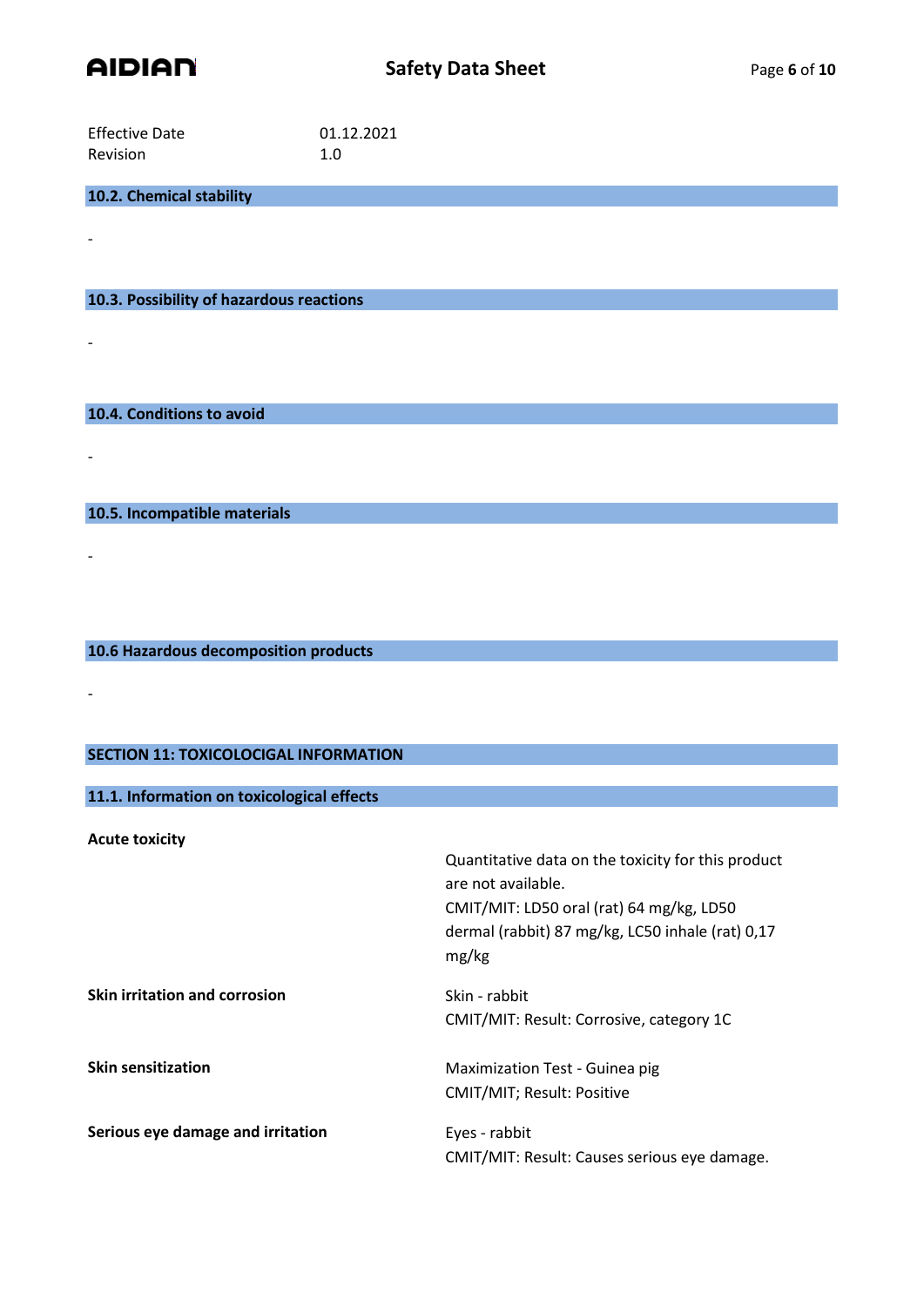

| <b>Effective Date</b><br>Revision | 01.12.2021<br>1.0 |                     |
|-----------------------------------|-------------------|---------------------|
| <b>Respiratory irritation</b>     |                   | Data not available. |
| <b>Respiratory sensitization</b>  |                   | Data not available. |
| Carcinogenicity                   |                   | Data not available. |
| <b>Germ cell mutagenicity</b>     |                   | Data not available. |
| <b>Reproductive toxicity</b>      |                   | Data not available. |
| <b>STOT-single exposure</b>       |                   | Data not available. |
| <b>STOT-repeated exposure</b>     |                   | Data not available. |
| <b>Aspiration hazard</b>          |                   | Data not available. |
|                                   |                   |                     |
| <b>Repeated dose toxicity</b>     |                   | Data not available. |

## **SECTION 12: ECOLOGICAL INFORMATION**

# **12.1. Toxicity**

**Aquatic toxicity**

Quantitative data on the toxicity for this product are not available.

CMIT/MIT; Toxicity to fish: Flow-through test LC50 - Oncorhynchus mykiss (rainbow trout) - 0,19 mg/l - 96 h. Toxicity to daphnia and other aquatic invertebrates: Flow-through test LC50 - Daphnia magna (Water flea) - 0,18 mg/l - 48 h. Toxicity to bacteria: Static test EC50 - activated sludge - 4,5 mg/l - 3 h.

### **Toxic effects on other organisms**

Data not available.

# **12.2. Persistence and degradability**

Data not available.

# **12.3. Bioaccumulative potential**

Data not available.

#### **12.4. Mobility in soil**

Data not available.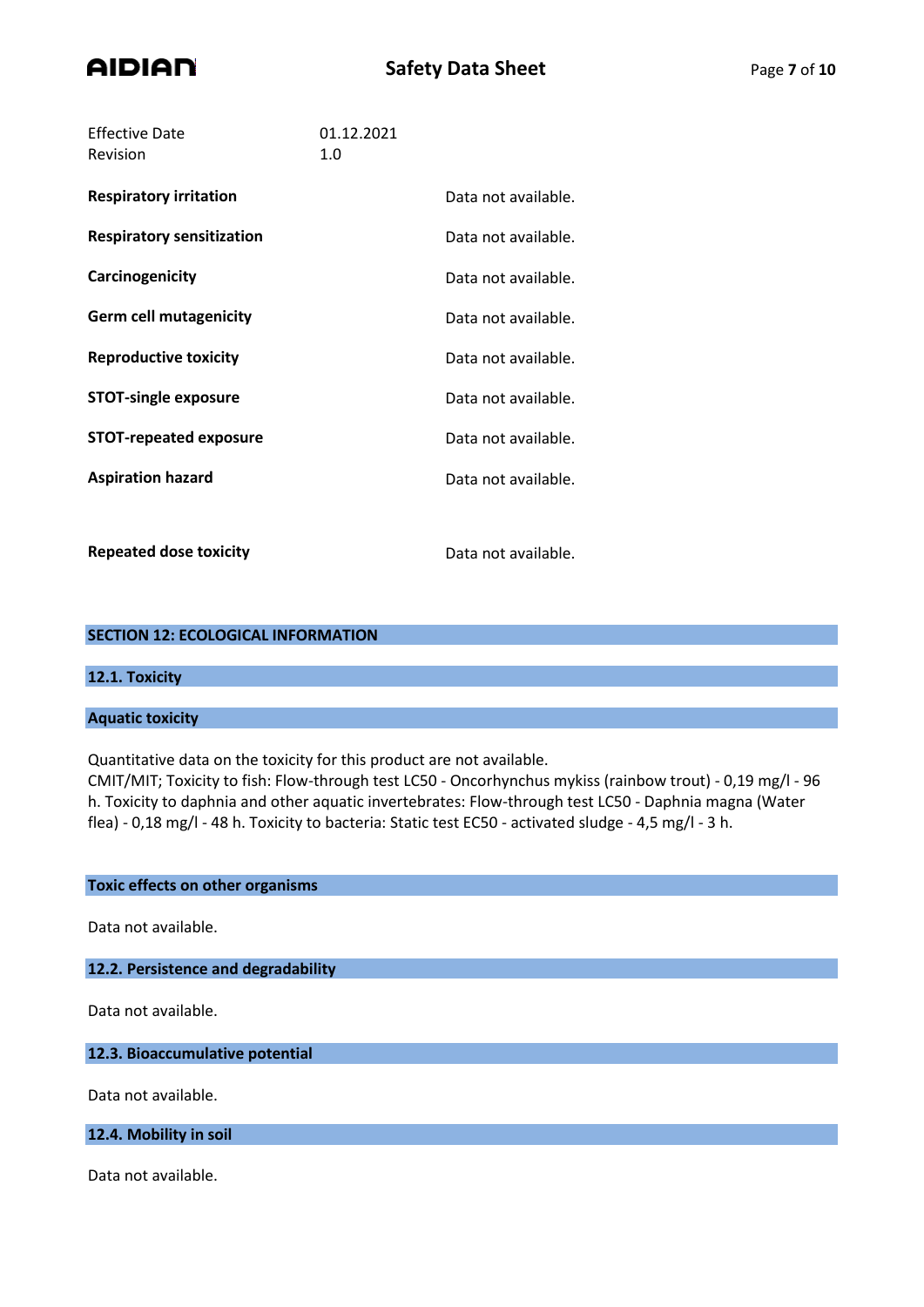

| Effective Date | 01.12.2021 |
|----------------|------------|
| Revision       | 1.0        |

#### **12.5. Results of PBT and vPvB assessment**

Data not available.

#### **12.6. Other adverse effects**

Data not available.

## **SECTION 13: DISPOSAL CONSIDERATIONS**

**13.1. Waste treatment methods**

Used product should be considered infectious and should be handled respectively.

Disposal of all sample and test material should be done in compliance with national, state and local regulations.

If not officially differently specified, packaging may be treated like household waste or recycled.

## **SECTION 14: TRANSPORT INFORMATION**

**14.1. UN Number**

## **14.2. UN Proper shipping name**

- ,

**-**

**-**

-

# **14.3. Transport hazard class(es) ( ADR/RID,IMDG,ICAO/IATA)**

This product is not regulated under the transport regulations.

## **14.4. Packing group**

**14.5. Environmental hazard**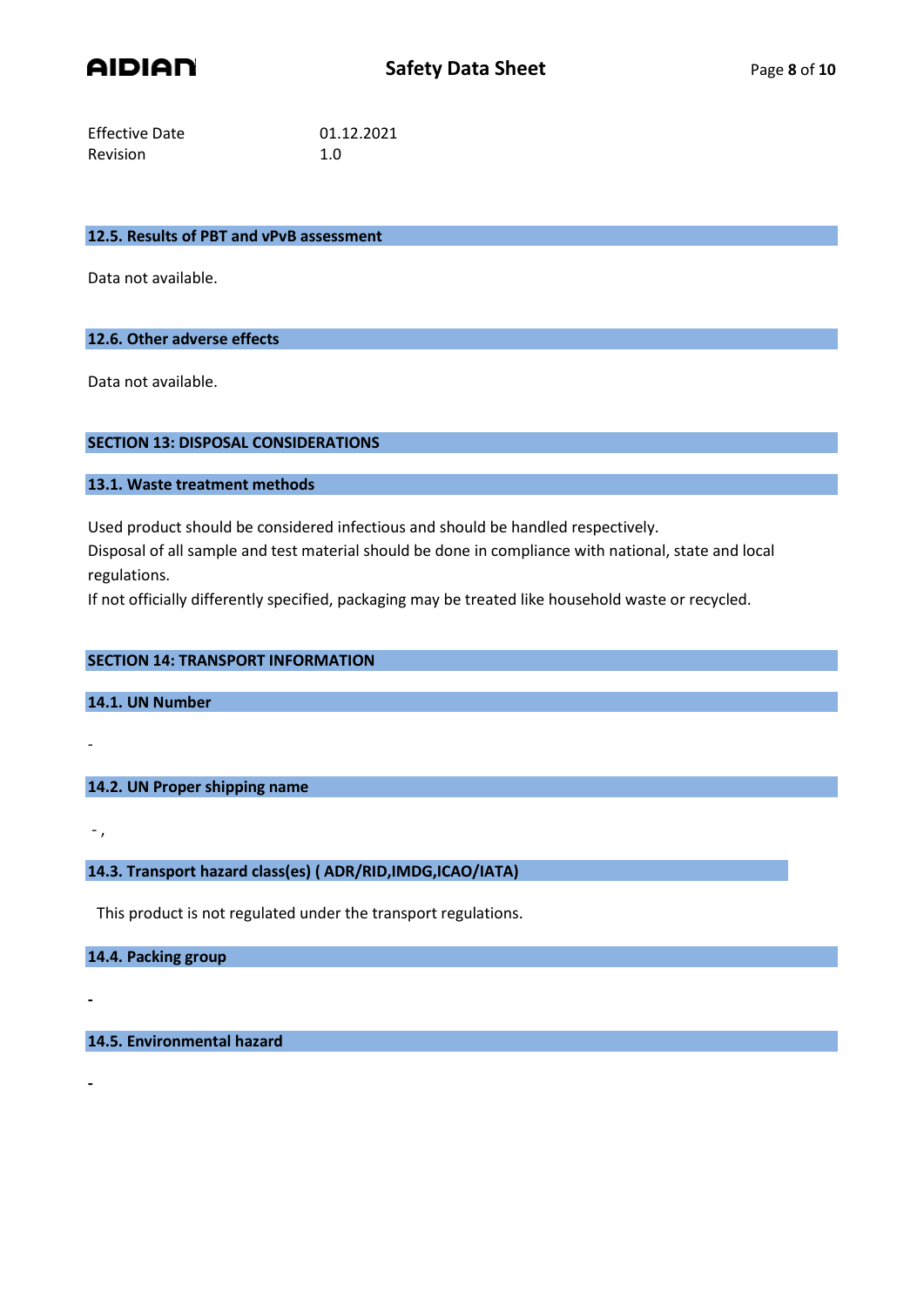

| <b>Effective Date</b> | 01.12.2021 |
|-----------------------|------------|
| <b>Revision</b>       | 1.0        |

# **14.6. Special precautions for user**

- **14.7. Transport in bulk according to Annex II of MARPOL 73/78 and the IBC code**

Not applicable

**SECTION 15: REGULATORY INFORMATION**

**15.1. Safety, health and environmental regulations/legislation specific for substance or mixture**

**15.2. Chemical Safety Assessment**

No

-

**SECTION 16: OTHER INFORMATION**

## **List of H statements**

| H301, H330, H310, | Toxic if swallowed.                                   |
|-------------------|-------------------------------------------------------|
| H314, H317, H400, | Fatal if inhaled.                                     |
| H410              | Fatal in contact with skin.                           |
|                   | Causes severe skin burns and eye damage.              |
|                   | May cause an allergic skin reaction.                  |
|                   | Very toxic to aquatic life.                           |
|                   | Very toxic to aquatic life with long lasting effects. |

## **Training advice**

Read Instructions for Use

## **Further information**

The above information is believed to be correct but does not purport to be all inclusive and shall be used only as a guide. The information in this document is based on the present state of our knowledge and is applicable to the product with regard to appropriate safety precautions. It does not represent any guarantee of the properties of the product. Aidian Oy shall not be held liable for any damage resulting from handling or from contact with the above product.